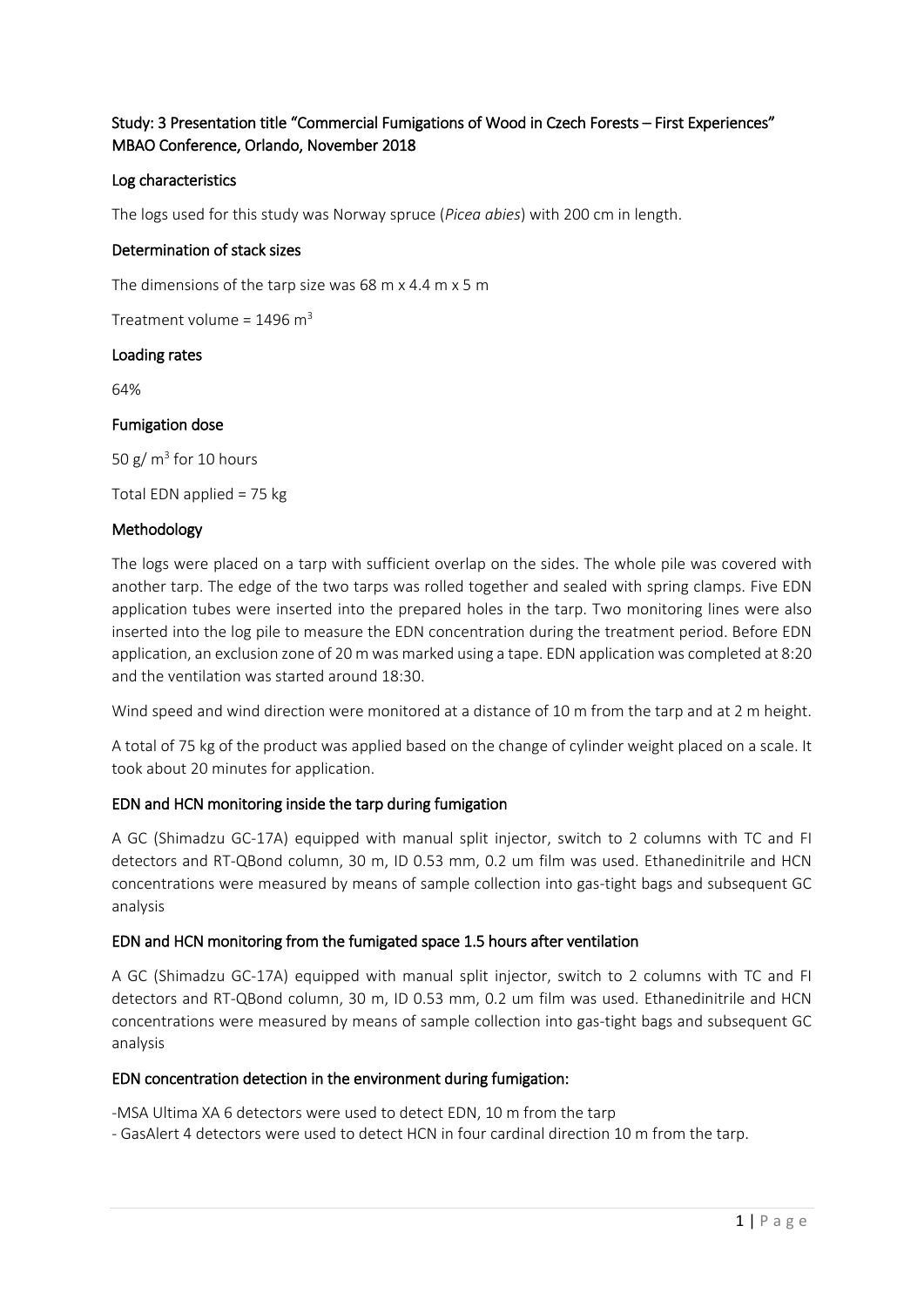### EDN concentration measurement during ventilation:

-Gasmet DX4040 – 20 m in the wind direction (ethanedinitrile and HCN monitoring)

-LumaSense INNOVA 1412i – 10 m from the centre of the 68-meter-long pile in the wind direction (ethanedinitrile monitoring)

-MSA Ultima XA 6 detectors were used to detect EDN, 20 m from the tarp in all the directions

- GasAlert 4 detectors were used for HCN in four cardinal directions 20 m from the tarp in 4 cardinal directions

#### Results:

# EDN and HCN monitoring inside the tarp during fumigation

Two samples were collected from the top for each sampling time and one sample from the bottom of the tarp. One hour after EDN application, the EDN concentration was between 27 and 28  $g/m^3$ . EDN concentration gradually declined over 10 hours of treatment inside the tarp. One hour before ventilation, the concentration was between 3.8 and 4.1 g/  $m<sup>3</sup>$  (Table 1). HCN concentration remained constant during the fumigation period. The level measured inside the tarp was lower than the amount of HCN found in EDN cylinder as an impurity.

| Time of sampling | Top of the stack $(g/m^3)$ |            | Bottom of the stack ( $g/m^3$ ) |            |
|------------------|----------------------------|------------|---------------------------------|------------|
|                  | <b>EDN</b>                 | <b>HCN</b> | <b>EDN</b>                      | <b>HCN</b> |
| 9:30             | 27.807                     | 0.103      |                                 |            |
| 9:30             | 27.334                     | 0.102      | 28.079                          | 0.192      |
| 12:00            | 14.518                     | 0.204      |                                 |            |
| 12:00            | 14.6                       | 0.206      | 14.724                          | 0.198      |
| 15:00            | 6.752                      | 0.208      |                                 |            |
| 15:00            | 6.563                      | 0.205      | 7.353                           | 0.247      |
| 17:30            | 3.757                      | 0.192      |                                 |            |
| 17:30            | 3.77                       | 0.205      | 4.107                           | 0.18       |

#### Table: 1 EDN and HCN concentration inside the tarp during fumigation

#### EDN and HCN monitoring from the fumigated space 1.5 hours after ventilation

No EDN or HCN found on the fumigated area on the samples collected 1.5 hours after ventilation.

# EDN concentration detection in the environment during fumigation:

No EDN or HCN was detected 10 m from the stack during fumigation. Random measurements were also performed in the close vicinity of the tarp also recorded 0 ppm of EDN or HCN.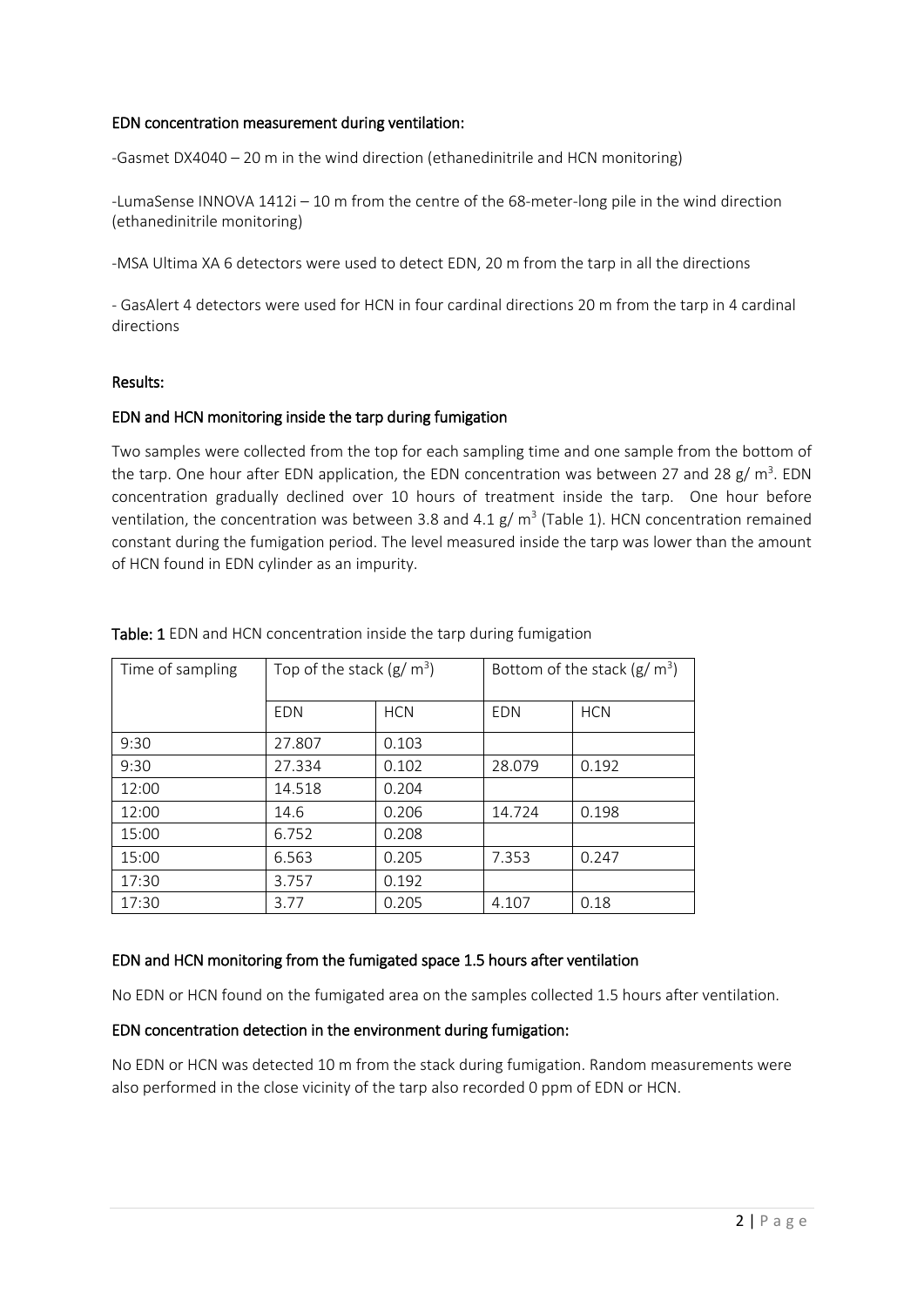# EDN concentration measurement during ventilation:

EDN concentration measured using LumaSense immediately after ventilation at 10 m downwind direction from the stack is shown on table 2

Table: 2 EDN concentration at 10 m down wind direction from the tarp during ventilation measured using LumaSense

| Sampling period | Average EDN concentration | Maximum EDN concentration |  |
|-----------------|---------------------------|---------------------------|--|
| 0 to 20 min     | 12 ppm                    | 88 ppm                    |  |
| 20 to 40 min    | 2 ppm                     | 16 ppm                    |  |
| 40 to 60 min    | l ppm                     | 3 ppm                     |  |

EDN concentration measured using Gasmet immediately after ventilation at 20 m downwind direction from the stack is shown on table 3

Table: 3 EDN concentration at 20 m downwind direction from the tarp during ventilation measured using Gasmet

| Sampling period | Average EDN concentration | Maximum EDN concentration |
|-----------------|---------------------------|---------------------------|
| $0$ to 20 min   | 0 ppm                     | 0 ppm                     |
| 20 to 40 min    | 0 ppm                     | 0 ppm                     |
| 40 to 60 min    | 0 ppm                     | 0 ppm                     |

EDN concentration measured using MSA and HCN using Gasalert at 20 m from the stack in 4 direction around the stack is shown on table 4

Table: 4 EDN and HCN concentration measured in 4 directions (N, E, S, W) 20 m from the stack

| Sampling period | EDN concentration (N, E, S,<br>W) | HCN concentration (N, E, S, W) |
|-----------------|-----------------------------------|--------------------------------|
| 0 to 20 min     | 0 ppm                             | 0 ppm                          |
| 20 to 40 min    | 0 ppm                             | 0 ppm                          |
| 40 to 60 min    | 0 ppm                             | 0 ppm                          |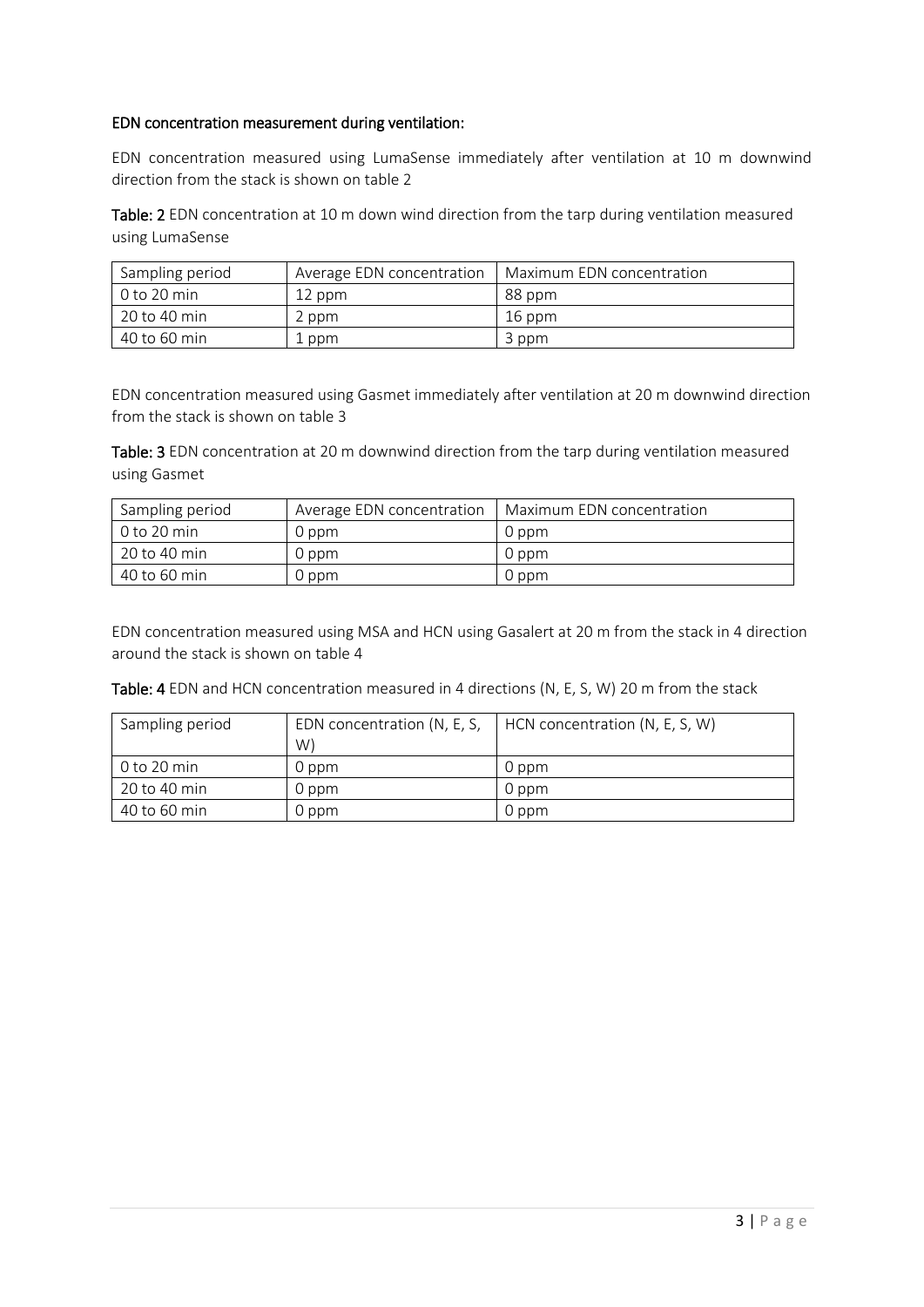

Figure: 1 Temperature and Humidity outside the tarp



Figure: 2 Temperature and humidity inside the tarp